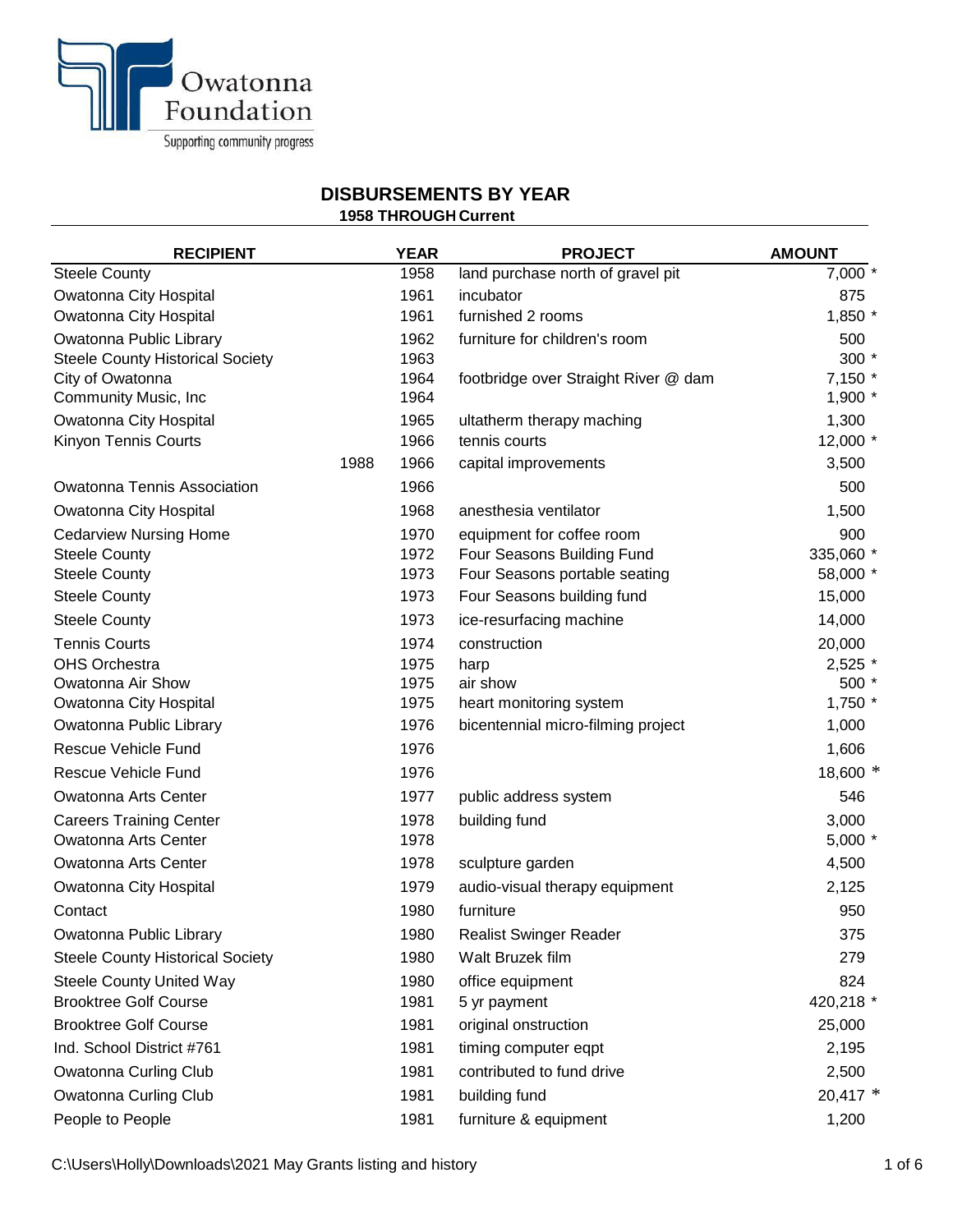| <b>Steele County United Way</b>             | 1981    | copier                                    | 1,295      |
|---------------------------------------------|---------|-------------------------------------------|------------|
| <b>Tennis Bubble</b>                        | 1981    | construction                              | 30,000 *   |
| <b>Tennis Building</b>                      | 1981    | tennis building                           | 11,223     |
| <b>Tennis Building Fund</b>                 | 1981    | tennis building                           | 157,700 *  |
| <b>YMCA</b>                                 | 1981    |                                           | 30,000     |
| Contact                                     | 1982    | typewriter                                | 400        |
| People to People                            | 1982    | copier                                    | 1,600      |
| West Hills Lodge                            | 1982    | boilder heating system                    | 7,500      |
| <b>YMCA</b>                                 | 1982    |                                           | 10,000 *   |
| <b>Child Abuse Prevention Center</b>        | 1983    | building improvements & eqpt              | 4,500      |
| Daniel Gainey Conference Center             | 1983    | construction and furnishings              | 50,000     |
| Safe Harbor Halfway House                   | 1983    | furniture                                 | 2,800      |
| <b>Steele County United Way</b>             | 1983    | office equipment                          | 1,495      |
| <b>Careers Training Center</b>              | 1984    | remodel-expansion                         | 19,750     |
| <b>Careers Training Center</b>              | 1984    |                                           | $10,000$ * |
| Ind. School District #761                   | 1984    | press box, lighting, sound eqpt           | 40,000     |
| Owatonna & Steele County Amateur Radio Clul | 1984    | tornado alert equipment                   | 1,382      |
| People to People                            | 1984    | office equipment                          | 1,800      |
| <b>SCOPE</b>                                | 1984    | computer                                  | 1,500      |
| <b>Steele County Historical Society</b>     | 1984    | farm eqpt building                        | 7,500      |
| <b>Steele County Historical Society</b>     | 1984    |                                           | 20,000 *   |
| Contact                                     | 1985    | table & chairs                            | 1,888      |
| Little Theatre of Owatonna                  | 1985    | upholstered theatre seats                 | 5,875      |
| Owatonna Area Chamber of Commerce           | 1985    | building fund                             | 25,000     |
| <b>Steele County United Way</b>             | 1985    | computer equipment                        | 9,000      |
| Wee Pals Child Care Center                  | 1985    | outdoor playground equipment              | 5,000      |
| West Hills Lodge                            | 1985    | furniture                                 | 6,059      |
| Young Life of Owatonna                      | 1985    | computer                                  | 9,877      |
| Scholarship Fund                            | 1985-89 | scholarships awarded                      | 57,500     |
| Owatonna Area Chamber of Commerce           | 1986    | <b>Central Park Christmas decorations</b> | 6,000      |
| Owatonna Arts Center                        | 1986    | air conditioning and improvements         | 6,500      |
| Owatonna Public Library                     | 1986    | micro-film reader                         | 1,500      |
| <b>Steele County Historical Society</b>     | 1986    | restoration of cabins                     | 2,019      |
| Big Brothers/Big Sisters of Steele County   | 1987    | office equipment                          | 2,000      |
| <b>Brooktree Golf Course</b>                | 1987    | build clubhouse                           | 167,672 *  |
| <b>Child Abuse Prevention Center</b>        | 1987    | computer & office equip                   | 4,000      |
| City of Owatonna                            | 1987    | Lake Kohlmier property deeded to city     | 12,000     |
| City of Owatonna                            | 1987    | Kaplans Woods Parkway                     | 298,611 *  |
| Morehouse Park                              | 1987    | trees                                     | 2,740 *    |
| Owatonna Area Hospice                       | 1987    | office equipment & room equipment         | 2,000      |
| <b>Owatonna Arts Center</b>                 | 1987    | silverware and china                      | 1,000      |
| People to People                            | 1987    | office equipment                          | 4,550      |
| Steele County Dev Achievement Center        | 1987    | children's tables & chairs                | 1,550      |
| <b>Steele County United Way</b>             | 1987    | touch-tone phones                         | 116        |
| <b>Brooktree Golf Course</b>                | 1988    | parking lot                               | 15,324 *   |
| <b>OHS Orchestra</b>                        | 1988    | wooden instrument cases                   | 1,625      |
| Owatonna Area Hospice                       | 1988    | holiday tree                              | 2,500      |
| Owatonna Health Center                      | 1988    | Lifeline home communicators               | 2,080      |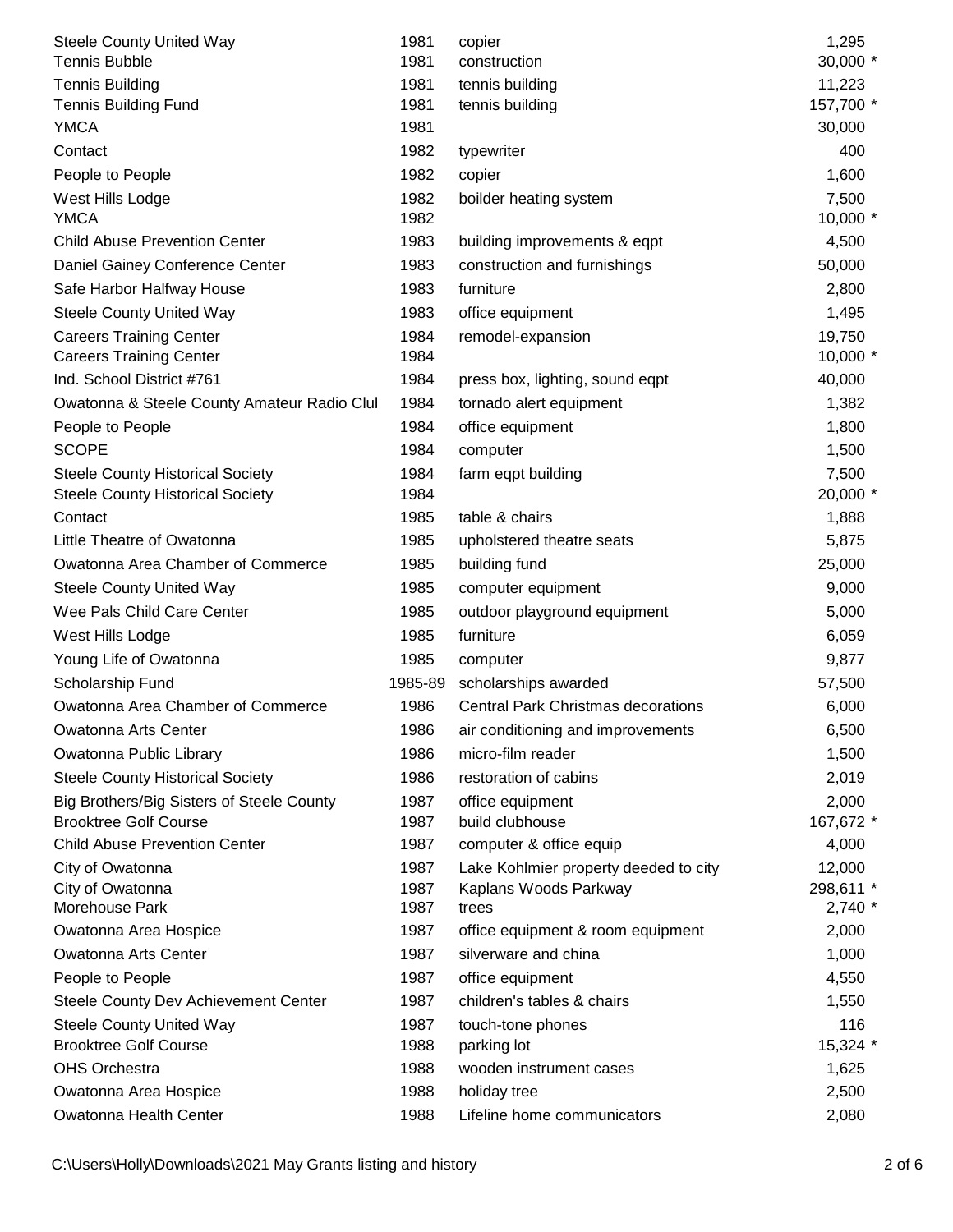| <b>SCOPE</b>                                                | 1988            | computer & software                                  | 3,699                |
|-------------------------------------------------------------|-----------------|------------------------------------------------------|----------------------|
| Southeastern Mn Initiative Fund                             | 1988            | computer hardware & software                         | 7,488                |
| <b>Steele County</b>                                        | 1988            | ice-resurfacing machine                              | 19,696               |
| <b>Steele County United Way</b>                             | 1988            | software and answering machine                       | 1,781                |
| Wee Pals Child Care Center                                  | 1988            | copier                                               | 2,955                |
| Big Brothers/Big Sisters of Steele County                   | 1989            | computer                                             | 2,500                |
| <b>Careers Training Center</b>                              | 1989            | matching grant                                       | 8,000                |
| <b>Cedarview Nursing Home</b>                               | 1989            | large TV                                             | 2,125                |
| <b>Child Abuse Prevention Center</b>                        | 1989            | computer equipment                                   | 748                  |
| Owatonna Area Hospice                                       | 1989            | VCR and electricy bed                                | 1,962                |
| Owatonna Gymnastics Club                                    | 1989            | equipment (matching grant)                           | 8,449                |
| Owatonna Wrestling Association                              | 1989            | mats (matching grant)                                | 7,000                |
| <b>Salvation Army</b>                                       | 1989            | computer                                             | 2,500                |
| Senior Place                                                | 1989            |                                                      | 75,000               |
| <b>Senior Place</b>                                         | 1989-93         |                                                      | 375,647 *            |
| Advocates for Developmental Disabilities                    | 1990            | copier                                               | \$1,500              |
| Big Brothers/Big Sisters of Steele County                   | 1990            | copier, office equipment                             | 3,354                |
| <b>Cedarview Nursing Home</b>                               | 1990            | large TV                                             | 2,365                |
| <b>Child Abuse Prevention Center</b>                        | 1990            | training videios                                     | 500                  |
| Crossroads of Owatonna                                      | 1990            | remodel facility                                     | 40,000 **            |
| Little Theatre of Owatonna                                  | 1990            | air conditioning matching grant                      | 22,500 **            |
| Owatonna Arts Center                                        | 1990            | computer system                                      | 2,300                |
| Owatonna Baseball Boosters                                  | 1990            | lights, bleachers, fencing                           | 17,500               |
| Owatonna Public Library                                     | 1990            | micro-film sealer & printer                          | 8,178                |
| Scholarship Fund                                            | 1990            | scholarships                                         | 17,250               |
| Sheriff's Dept for Owatonna Diving Club                     | 1990            | air compressor                                       | 15,916               |
| Southeastern Mn Initiative Fund                             | 1990            | to build endowment                                   | 50,000               |
| <b>Steele County United Way</b>                             | 1990            | typewriter and computer                              | 7,704                |
| Big Brothers/Big Sisters of Steele County                   | 1991            | remodel Vevle Hall                                   | 25,133 **            |
| <b>Cedarview Nursing Home</b>                               | 1991            | bird aviary                                          | 1,700                |
| Contact                                                     | 1991            | copier                                               | 2,500                |
| Owatonna Area Hospice                                       | 1991            | furnishings for Hospice room                         | 5,561                |
| Owatonna Arts Center                                        | 1991            | updated wiring, security, lighting                   | 24,367 **            |
| Owatonna Arts Center                                        | 1991            | Teach Your Children (matching grant)                 | 7,500 **             |
| Owatonna Baseball Boosters                                  | 1991            |                                                      | 48,095 *             |
| Owatonna Incubator, Inc.                                    | 1991            | renovation costs & office eqpt                       | 25,000               |
| Owatonna Public Library                                     | 1991            | remodeling construction-new addition                 | 200,000              |
| <b>Steele County United Way</b>                             | 1991            | office equipment                                     | 1,326                |
| <b>Animal Control Shelter</b>                               | 1991-92         | new facility matching grant                          | 9,000                |
| Scholarships                                                | 1991-92         | Scholoarships awarded                                | 35,100               |
| Wee Pals Child Care Center<br><b>Animal Control Shelter</b> | 1991-92<br>1992 | remodel bathrooms                                    | 40,000               |
| <b>Child Abuse Prevention Center</b>                        | 1992            |                                                      | $9,508$ *<br>982     |
|                                                             |                 | office equipment                                     |                      |
| City of Owatonna<br>City of Owatonna                        | 1992<br>1992    | 3 ring binder covers<br><b>State School Memorial</b> | 12,364<br>$1,500$ ** |
| City of Owatonna                                            | 1992-93         | parkway                                              | 19,346 ****          |
| <b>Steele County Foodshelf</b>                              | 1992            | furniture & equipment                                | 15,000               |
| American Red Cross--Steele County Chapter                   | 1993            | computer, copier, carpet                             | 10,000               |
| City of Owatonna                                            | 1993            | tennis center roof                                   | 30,000 **            |

C:\Users\Holly\Downloads\2021 May Grants listing and history 3 of 6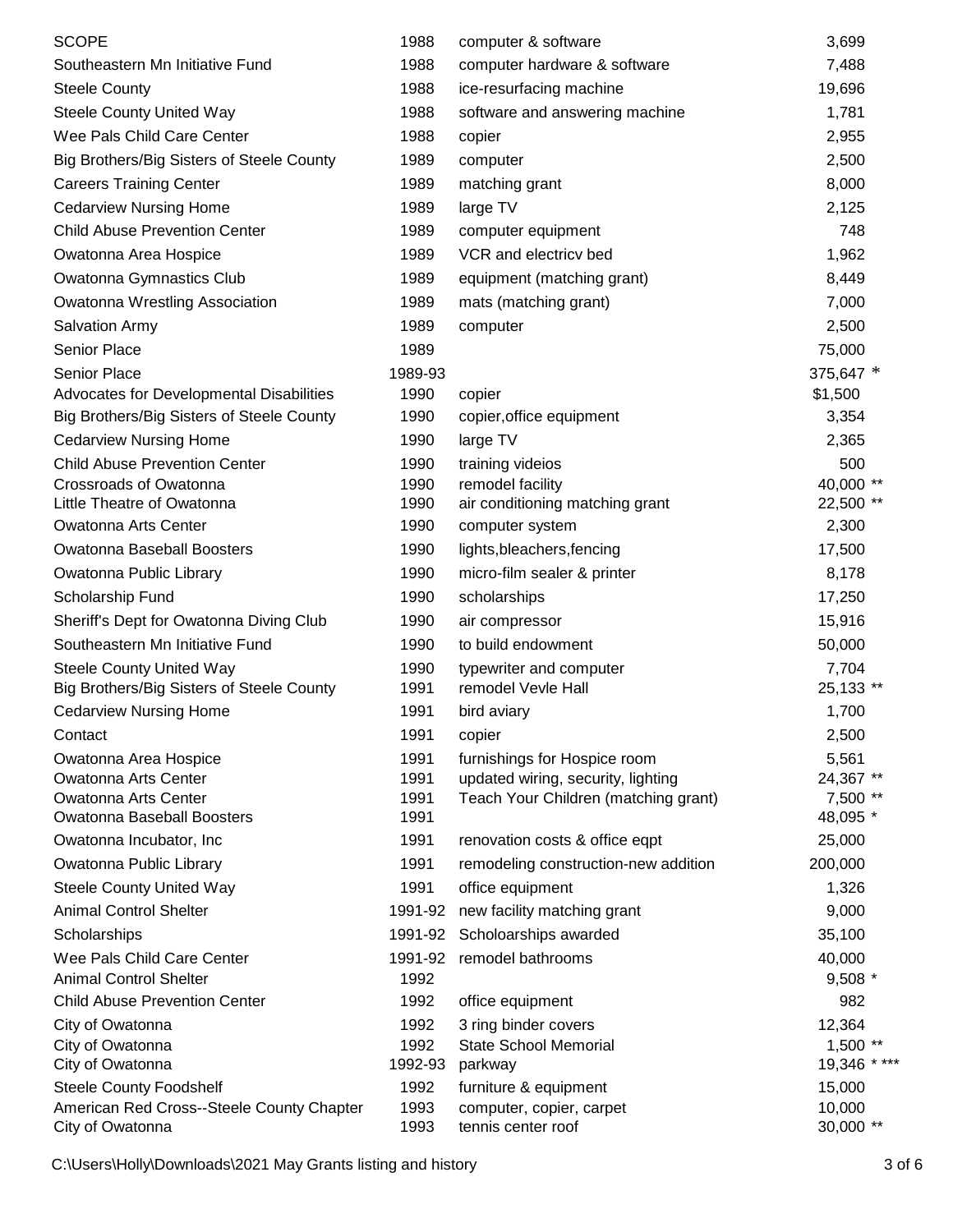| Contact                                   | 1993 | computer eqpt. and cellular phone          | 3,000          |
|-------------------------------------------|------|--------------------------------------------|----------------|
| Minnesota Public Radio                    | 1993 | 2 translators                              | 24,000         |
| Scholarship Fund                          | 1993 | scholarships                               | 22,550         |
| <b>Steele County Historical Society</b>   | 1993 | general store repair                       | 5,000          |
| Advocates for Developmental Disabilities  | 1994 | copier (\$4000) computer (\$2,000)         | 6,000          |
| Ind. School District #761                 | 1994 | 7 CD rom discs for schools                 | 35,000         |
| <b>Owatonna Arts Center</b>               | 1994 | remodel kitchen                            | 50,000 **      |
| <b>Salvation Army</b>                     | 1994 | computer & conversion of bus to canteen    | 11,000         |
| Scholarship Fund                          | 1994 | scholarships                               | 23,040         |
| <b>Steele County United Way</b>           | 1994 | phone and folder                           | 666            |
| Top Team of Owatonna, Inc.                | 1994 | upgrade OHS mfg equipment                  | 75,000         |
| Young Life of Owatonna                    | 1994 | computer                                   | 2,500          |
| City of Owatonna                          | 1995 | museum floor displays                      | 7,384 **       |
| Contact                                   | 1995 | communication system                       | 6,576          |
| Owatonna Figure Skating Club              | 1995 | jump tender harness                        | 2,967          |
| Owatonna Gymnastics Club                  | 1995 | resi-its & matting (matching grant)        | 7,500          |
| Owatonna Montessori Children's House      | 1995 | furnace                                    | 2,770          |
| Scholarship Fund                          | 1995 | scholarships                               | 9,055          |
| Top Team of Owatonna, Inc.                | 1995 | machinery                                  | 9,000          |
| City of Owatonna                          | 1996 | skating rink at Morehouse Park             | 22,400         |
| City of Owatonna                          | 1996 | scoreboard at Dartts Park                  | 15,000         |
| Owatonna Arts Center                      | 1996 | used lanier copier                         | 2,995 ****     |
| Scholarship Fund                          | 1996 | scholarships                               | 12,115         |
| <b>Steele County Historical Society</b>   | 1996 | computer and office eqpt                   | 8,283          |
| Alano Society of Owatonna, Inc.           | 1997 | building                                   | 100,000 **     |
| Owatonna Curling Club                     | 1997 | building insulation                        | 1,500          |
| Owatonna Gun Club                         | 1997 | construction costs                         | 10,000         |
| Owatonna Incubator, Inc.                  | 1997 | construction, security, signage            | 60,798         |
| Scholarship Fund                          | 1997 | scholarships                               | 14,750         |
| City of Owatonna                          | 1998 | trail widening & lighting                  | 115,000<br>*** |
| Owatonna Airport Commission               | 1998 | new terminal                               | 5,000          |
| <b>Owatonna Arts Center</b>               | 1998 | sound system                               | 15,228 **      |
| Owatonna Arts Center                      | 1998 | sound system                               | 4,112 ****     |
| Owatonna Montessori Children's House      | 1998 | new construction                           | 45,000         |
| Owatonna Public Library                   | 1998 | micro-film digital reader/printer system   | 17,699         |
| Scholarship Fund                          | 1998 | scholarships                               | 14,750         |
| <b>Steele County</b>                      | 1998 | Four Seasons Centre construction           | 150,000        |
| <b>Steele County Historical Society</b>   | 1998 | restore Town Hall                          | 20,000         |
| Crossroads of Owatonna                    | 1999 | kitchen and dorm equipment                 | 21,500         |
| Little Theatre of Owatonna                | 1999 | revolving stage                            | 15,825         |
| <b>Owatonna Soccer Association</b>        | 1999 | new soccer fields (matching grant)         | 80,000         |
| Scholarship Fund                          | 1999 | scholarships                               | 14,750         |
| <b>Steele County</b>                      |      | 1999-2000 Four Seasons Center Construction | 785,433 *      |
| Big Brothers/Big Sisters of Steele County | 2000 | renovation and expansion of offices        | 30,000 **      |
| <b>Cedarview Nursing Home</b>             | 2000 | reflection room construction               | 127,500        |
| Crossroads of Owatonna                    | 2000 | assist in purchase of building             | 100,000        |
| Little Theatre of Owatonna                | 2000 | improved lighting                          | 79,224 **      |
| Steele County Four Seasons Bldg           | 2000 | ice resurfacing machine                    | 30,000         |
| Wee Pals Day Care Center                  | 2000 | bathroom renovation                        | 12,071         |

C:\Users\Holly\Downloads\2021 May Grants listing and history 4 of 6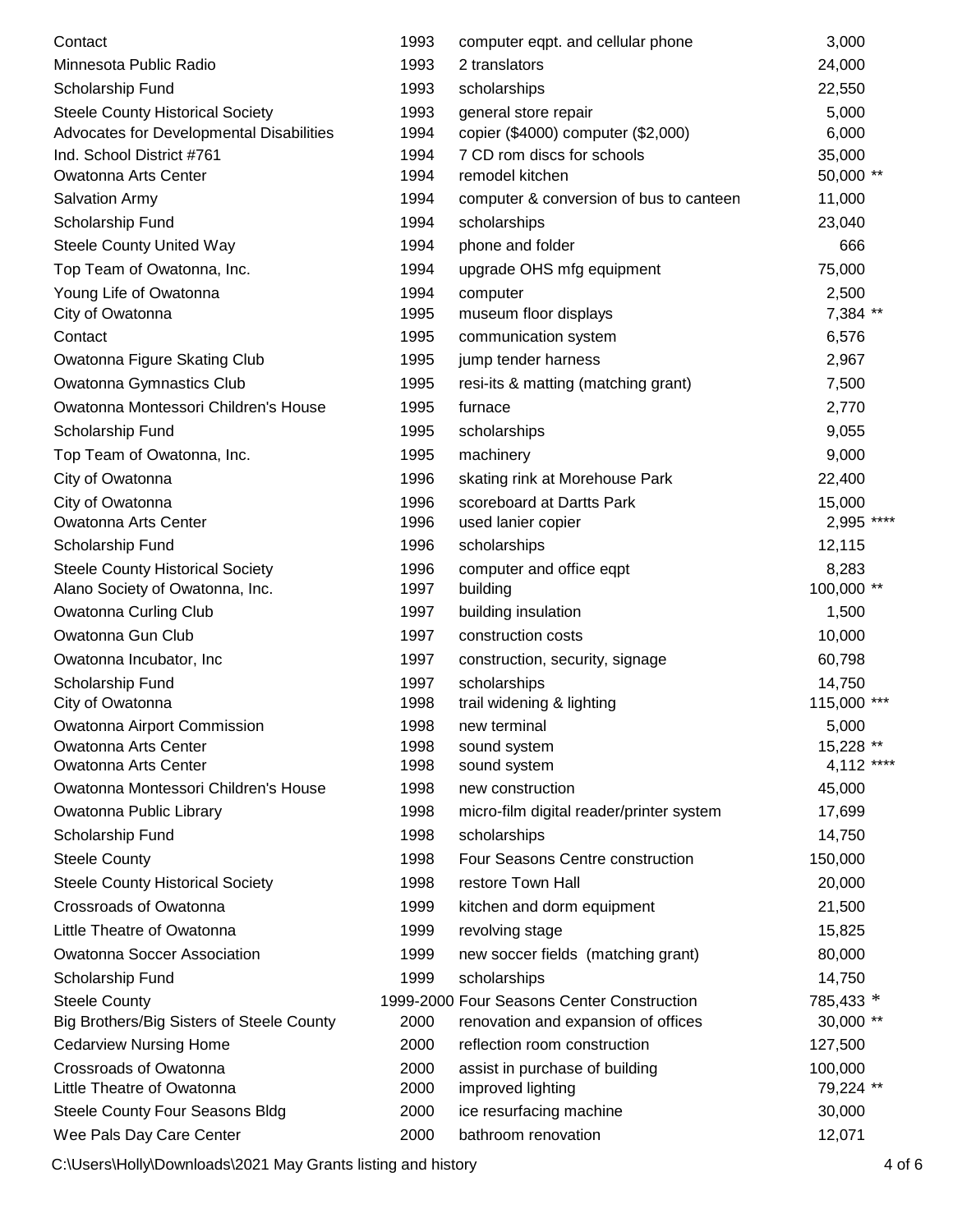| <b>OHS Museum</b>                             | 2001 | display cases                            | 12,500       |
|-----------------------------------------------|------|------------------------------------------|--------------|
| <b>Owatonna Arts Council</b>                  | 2001 | remodel bathrooms                        | 14,782 **    |
| Owatonna Hospice                              | 2001 | hospice house                            | 250,000 *    |
| Owatonna Park & Rec Dept                      | 2001 | bike/skate park                          | 80,000       |
| Owatonna Park & Rec Dept                      | 2001 | netting for in-line skate park           | 3,000        |
| Owatonna Youth Baseball                       | 2001 | baseball fields                          | 8,000        |
| Scholarship Fund                              | 2001 | scholarships 2002-2004                   | 75,000       |
| Semcac/Wee Pals Day Care                      | 2001 | playground equipment                     | 30,000 **    |
| <b>Steele County Civil Defense</b>            | 2001 | radio equipment                          | 18,400       |
| Civil Air Patrol                              | 2002 | make bldg handicapped accessible         | 3,448        |
| Kids Korner Educare Center, Inc.              | 2002 | building expansion                       | 250,000      |
| Little Theatre of Owatonna                    | 2002 | sound system                             | 40,000       |
| Owatonna Gun Club                             | 2002 | traphouses and target throwers           | 10,000       |
| <b>State School Museum</b>                    | 2002 | custom made cabinets                     | 1,560 *      |
| West Hills Lodge                              | 2002 | new roof and windows                     | 85,205       |
| City of Owatonna                              | 2003 | 150th Anniversary Bandshell              | 100,000      |
| City of Owatonna                              | 2003 | Upgrade pool at West Hills               | 43,000       |
| Huskies Bullpen Club                          | 2003 | Ballpark grandstand improvements         | 70,000       |
| Minnesota Pheasants                           | 2003 | Complete bldg project                    | 15,000       |
| Owatonna College & University Center          | 2003 | Electronic building signage              | 24,759       |
| Owatonna Fire Dept                            | 2003 | Restore vintage fire truck               | 15,000       |
| Owatonna Gymnastics Club                      | 2003 | tumbl track equipment                    | 7,900        |
| <b>Owatonna Soccer Association</b>            | 2003 | Lights for soccer field                  | 60,000       |
| State School Orph Museum                      | 2003 | Landscaping project                      | 20,000 **    |
| <b>Steele County Historical Society</b>       | 2003 | Carriage House restoration               | 15,225       |
| City of Owatonna                              | 2004 | Central Park community stage-addl        | 25,000       |
| <b>Four Seasons Centre</b>                    | 2004 | sound system, dehumidification, mezzanin | 300,000      |
| Owatonna Aquatics Center                      | 2004 | outdoor pool                             | 1,000,000 ** |
| Owatonna Basketball Association               | 2004 | scoreboards at schools                   | 10,000       |
| Owatonna Chamber Foundation                   | 2004 | Rock Island depot plaque                 | 5,000        |
| Owatonna College & University Center          | 2004 | patio and landscaping                    | 10,000       |
| Owatonna Park & Rec Dept                      | 2004 | underwater weed cutter                   | 13,000       |
| Scholarship Fund                              | 2004 | 3 year scholarship program               | 90,000       |
| <b>Steele County Historical Society</b>       | 2004 | repair roofs on buildings                | 18,500       |
| <b>Steele County Historical Society</b>       | 2004 | climate control @ Saco Church            | 7,000        |
| City of Owatonna                              | 2005 | Phase I Straight River park land project | 500,000      |
| Owatonna Tennis Association                   | 2005 | Playing surface/lighting @ Brown Park    | 75,000       |
| <b>Steele County Fair</b>                     | 2005 | <b>Exhibition building</b>               | 375,000      |
| Swimming & Diving Club                        | 2005 | starting platforms                       | 3,000        |
| West Hills Lodge                              | 2005 | Restoration of exterior walls/painting   | 40,000 *     |
| Dam Preservation Corporation                  | 2006 | Bridges, piers etc at Morehouse Pk       | 390,000      |
| <b>Gainey Conference Center</b>               | 2006 | Building addition                        | 100,000      |
| Ind School District #761                      | 2006 | Timing display clock                     | 2,000        |
| <b>Steele County Food Shelf</b>               | 2006 | Equipment, freezers                      | 13,492       |
| Wee Pals Child Care Center                    | 2006 | Flooring & equipment                     | 35,155       |
| 20 Rifle & Pistol Club                        | 2007 | <b>Building</b>                          | 85,000       |
| <b>Chamber of Commerce Foundation</b>         | 2007 | Welcome sign                             | 2,500 ***    |
| Kids Korner Educare Center                    | 2007 | <b>Building Expansion</b>                | 196,487      |
| Owatonna Aquatics Center                      | 2007 | Supplemental funding                     | 300,000 **   |
| Owatonna City Hospital                        | 2007 | <b>Community Resource Center</b>         | 300,000      |
| Youth Fastpitch Softball Association          | 2007 | Morehouse Park grandstand                | 25,000 ***   |
| <b>Bohemian National Cemetery Association</b> | 2008 | Monument                                 | 5,000        |
| <b>OHS Athletic Dept</b>                      | 2008 | scoreboards                              | 5,000        |
| State School Orphanage Museum                 | 2008 | Information delivery system eqpt         | 13,234 **    |
| <b>Steele County Historical Society</b>       | 2009 | <b>History Center</b>                    | 500,000      |